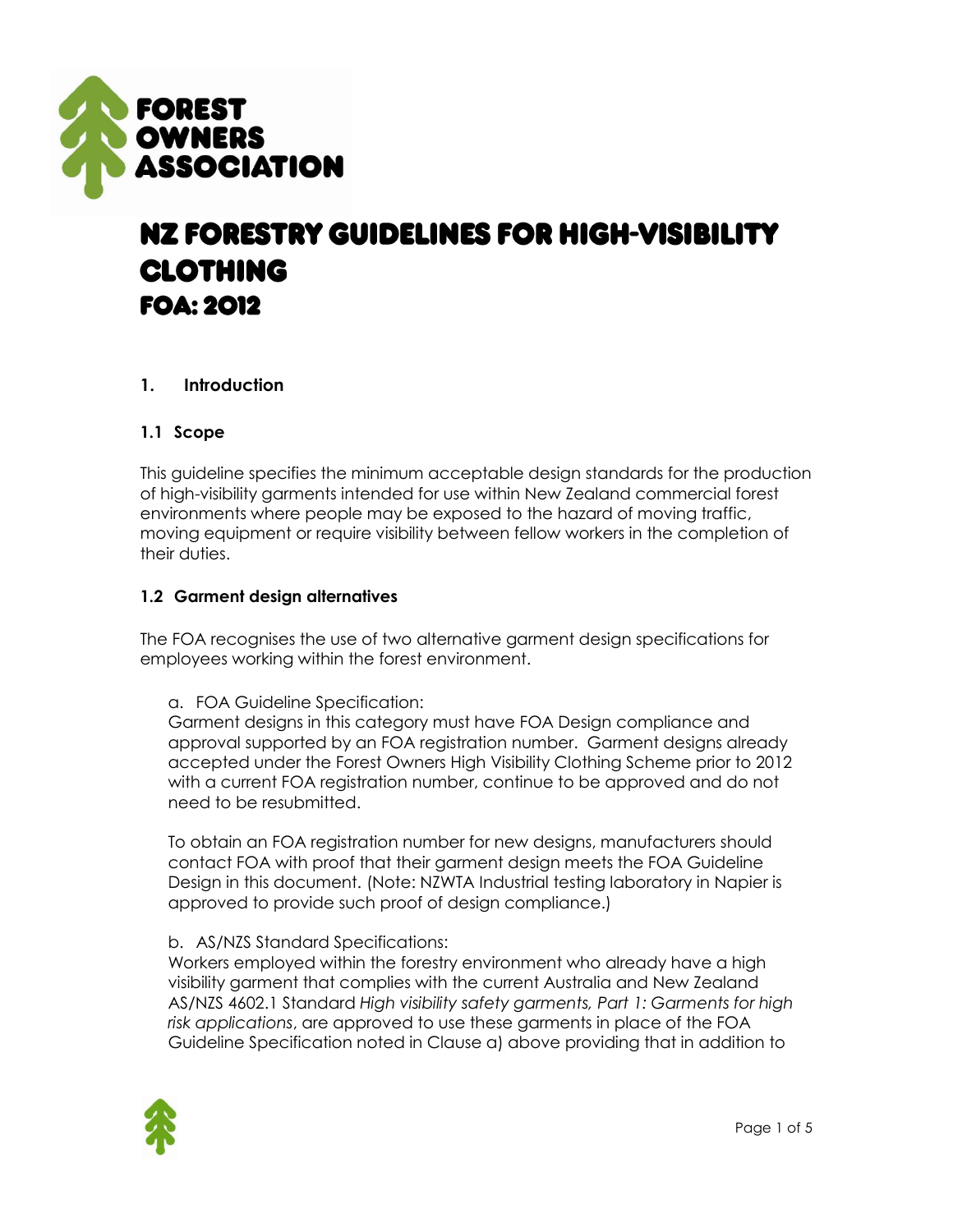compliance with the current AS/NZS 4602.1 Standard such garments also comply with Clause 3 in this Guideline.

#### **1.3 Ergonomics Considerations**

These guidelines take particular account of the high physical workload and dynamic movements associated with forestry tasks, the need for well fitting garments to reduce snagging related hazards, and the high metabolic heat load produced by many forest industry tasks.

#### **2. FOA Guideline Specification**

#### **2.1 Material Compliance**

Garments compliant to the FOA Guideline specification may be manufactured using any suitable material of any colour without reference to particular types or styles.

#### **2.2 Colour Compliance**

Daytime high visibility shall be achieved by the use of high visibility background material, or application of high visibility colour using fluorescent materials, that comply with either fluorescent yellow or fluorescent orange red as specified in Clause 2.3, Table 2.1 of the current edition of AS/NZS 1906.4 *Retroreflective materials and devices for road traffic control purposes, Part 4: High-visibility materials for safety garments.*

#### **2.3 Colour Luminance/Brightness**

The performance of daytime high visibility colours must comply with the minimum luminance factor for fluorescent orange red or yellow as specified in Table 2.2 of the current AS/NZS 1906.4.

NOTE: The specification of the above fluorescent luminance factors restricts the use of fluorescent red which, although a part of the total orange red area, must not be used for FOA Guideline garments. Additionally fluorescent red will not meet the luminance specified for orange red.

#### **2.4 Retroreflective material**

Retroreflective material shall comply with the specification for Class 'R' or Class 'RF' material as noted in Section 3 and Table 3.2 of the current edition of AS/NZS1906.4.

Where the colour of retro-reflective material also meets the standard for fluorescence required by Clause 2.2 and 2.3 herein the area of this material may also be included when assessing daytime compliance.

All retroreflective material applied to garments shall be in strips no less than 25mm±1mm wide.

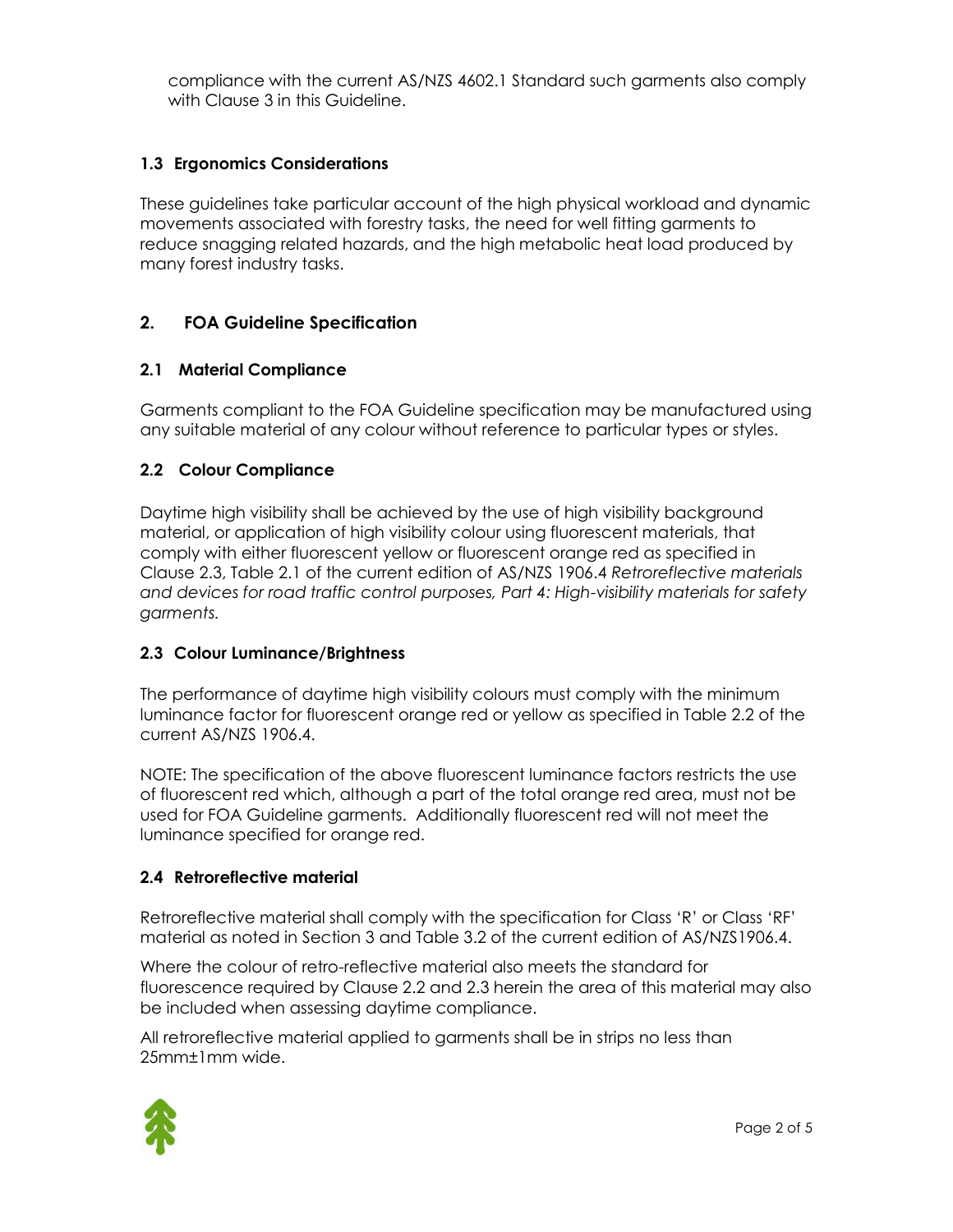# **2.5 FOA Guideline Garment Classes**

Two garment classes are specified in this section of the Guideline dependant on whether the garment will be worn strictly in the hours of daylight or if the garment will be worn in both hours of daylight and darkness where they will be seen by retroreflected light.

| Acronym     | Name                                 | <b>Intended Use</b>                                                                                                                                                                                                                                                       |
|-------------|--------------------------------------|---------------------------------------------------------------------------------------------------------------------------------------------------------------------------------------------------------------------------------------------------------------------------|
| <b>FID</b>  | <b>Forest Industries Day</b><br>Time | Class FID garments are intended to provide the<br>wearer with high visibility under daylight<br>viewing conditions and are intended for the<br>bulk of the forest workers operating in daylight<br>hours.                                                                 |
|             |                                      | Note: Users should take care that these<br>garments are not mistakenly worn at night in<br>situations that put the wearer at risk.<br>Fluorescent materials are generally not<br>effective when viewed under artificial light.                                            |
| <b>FIDN</b> | Forest Industries Day<br>Night       | Class FIDN garments are intended to provide<br>the wearer with high visibility under both<br>daylight viewing conditions and night-time<br>viewing using retroreflected light. This design is<br>intended for workers who operate under both<br>day and night conditions. |

# **2.6 FOA Garment Design**

- a. Forest Industries Day Garment (FID) The design of the FID Class Garments shall comprise a garment or combination of garments of any desired type or style, which meet the following specifications:
- i) The minimum area of fluorescent material on the front upper torso not covered by any naming patches shall be 600cm<sup>2</sup> (0.06m2)
- ii) The minimum area of fluorescent material on the back upper torso not covered by any naming patches shall be 600cm<sup>2</sup> (0.06m2)
- iii) Such minimum area of fluorescent material may be achieved in one single block or several individual blocks that when totalled achieve the required 600cm2.
- iv) To qualify for inclusion in the above minimum areas, qualifying fluorescent colour must form a solid block not less than 15.0 cm2. No dimension shall be less than 1.0cm within the solid block. Fluorescent colour within a block that tapers to a width less that 1.0cm shall not be included for the area less than 1.0cm in width.

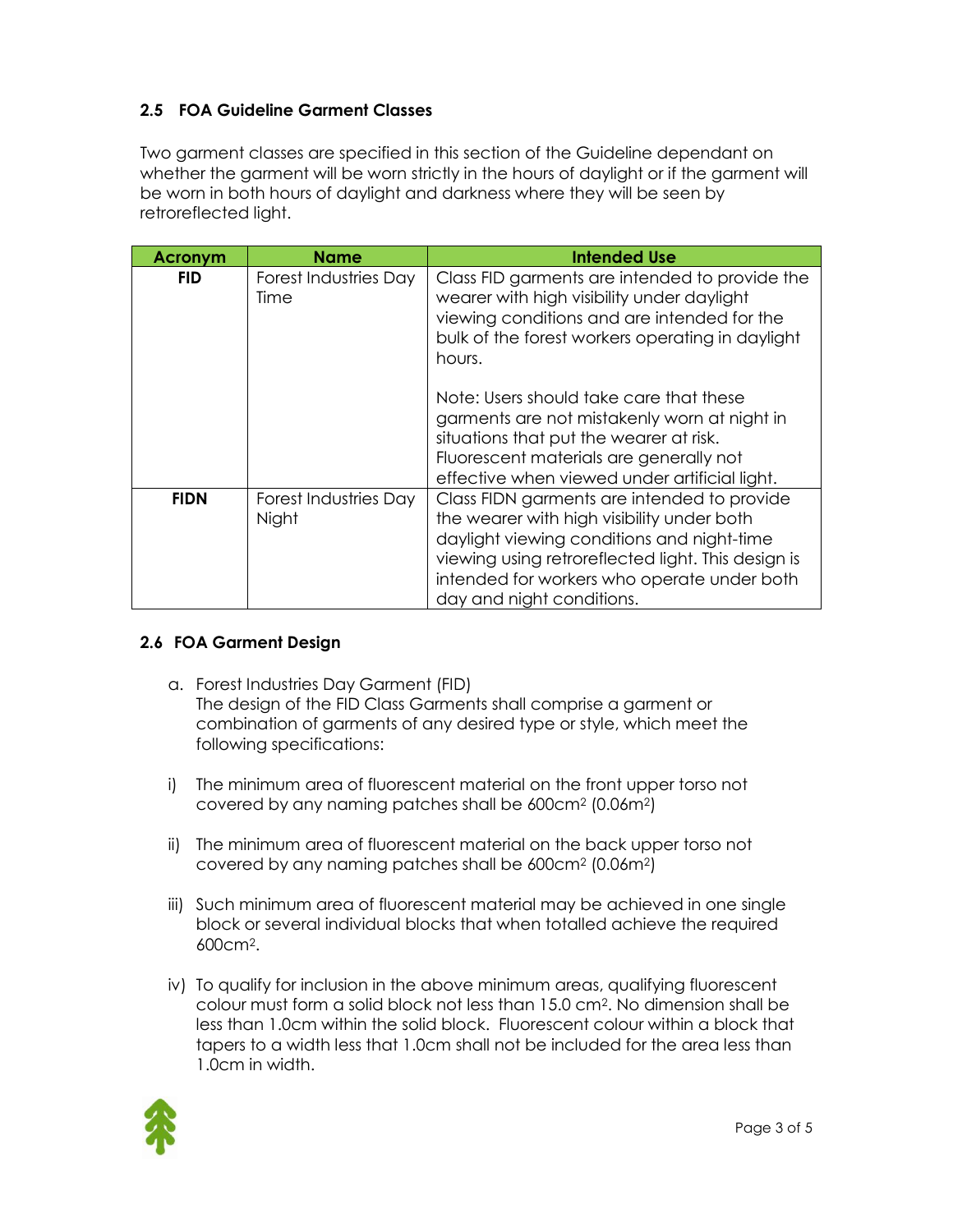- v) Logos, lettering and symbols no greater than 15cm<sup>2</sup> may be added but may not be included in the minimum qualifying 600cm<sup>2</sup> area. Any qualifying fluorescent colour covered may not be included in the qualifying 600cm<sup>2</sup> area.
- b. Forest Industries Day Night Garment (FIDN) The design of the FIDN Class garments shall comply with Clause 2.5 Class FID garment with the addition of retroreflective material per the following specifications:
- i) The garment shall exhibit a minimum of 150cm<sup>2</sup> of Class R or Class RF AS/NZS 1906.4 retroreflective material on the front upper torso of the garment.
- ii) The garment shall exhibit a minimum of 150cm<sup>2</sup> of Class R or Class RF AS/NZS 1906.4 retroreflective material on the back upper torso of the garment.
- iii) Retroreflective elements shall be no less than 25mm±1mm in width and shall preferably form a braces type configuration both front and back.
- vi) Where retroreflective tape is applied on top of or covering qualifying fluorescent material, that portion of the fluorescent material so covered shall not be counted towards the minimum 600 cm<sup>2</sup> total area requirement.

Where retroreflective tape is applied on top of or covering a qualifying fluorescent material block, the portion of fluorescent material that remains uncovered in that block may still be counted towards the 600 cm2 total area requirement.

# **3. AS/NZS Standards Specification**

Garments that comply with the current AS/NZS 4602.1 Standard Class D or Class D/N are approved high visibility garments for wear within the Forest Industries environment.

To qualify for use such garments need not be registered under the FOA Guideline design approval and registration scheme but must show compliance to the AS/NZS 4602.1 Standard on the garment label.

Garment manufacturers and suppliers must also ensure that the background high visibility material colour complies with the luminance factor specification for orange red or yellow as shown in Clause 2.2 of the current AS/NZS 1906.4. This means that an orange red colour that falls into the red extreme of the orange red chromaticity coordinates shown in Figure 2.1 or the current AS/NZS 1906.4 may not qualify for use within this guideline.